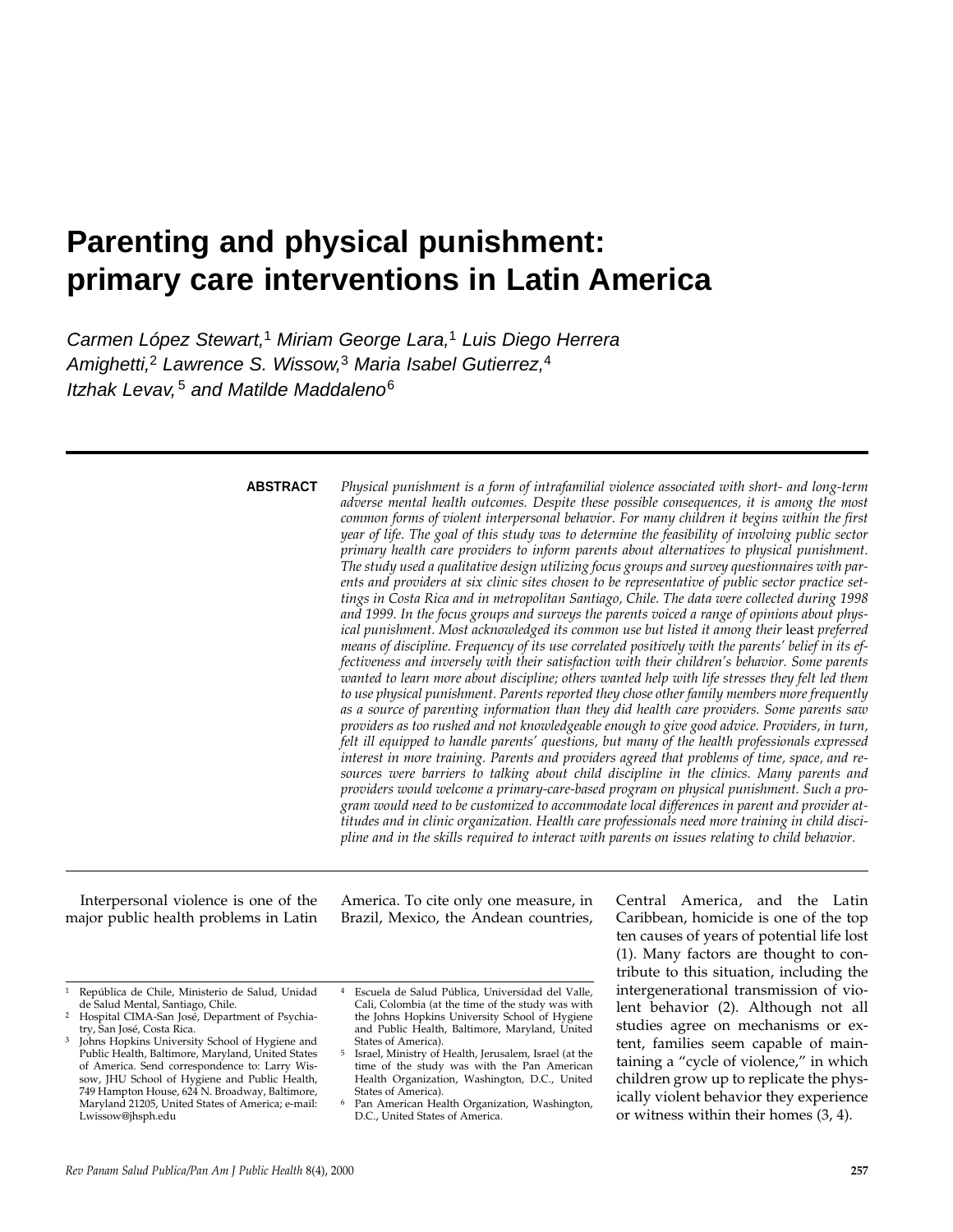Some, but not all, students of child development feel that physical punishment, though assumed to be in the best interests of children, forms a part of this cycle of violence (5–8) and contributes to the prevalence of affective disorders and substance abuse among adults (9). Parents in many countries practice physical punishment. A Gallup Organization survey of parents in the United States of America found that 47% said they had spanked their child with a hand in the past year, and 21% had spanked their child with a belt or other object (10). In a study of parents in Madrid, Spain, and seven Latin American cities, on average 15% of the men and 24% of the women in those cities reported they had spanked a child in the last *month* (11).

Concerns about physical punishment have led to efforts throughout the world—most prominently in Scandinavia, and recently in Israel—to influence parents to adopt other means of disciplining children. These efforts have taken many forms, including media campaigns, community organizing, development of educational materials, and legislation (12). In 1995 the Pan American Health Organization proposed using primary medical providers as catalysts for communitybased programs to reduce the use of physical punishment (13).

Data from the United States suggest that the use of physical punishment starts very early, before a child's first or second birthday, when children are physically and emotionally most vulnerable (14). Primary care providers interact with families from the child's first days of life, and thus may be in a position to influence parents' practices. In the two countries in which the present study was performed—Chile and Costa Rica—primary care services reach over 90% of children (15, 16).

Data from the United States, however, suggest that it may not be easy to introduce new child behavior or development content into pediatric primary care. Surveys of parents find that many hesitate to discuss psychosocial concerns because they believe their pediatrician to be unqualified, uninterested, or too busy (17). Surveys of pediatricians find that they discuss child discipline less frequently than they discuss such issues as growth or acute illness, that they have less confidence that they could provide guidance on behavioral issues, and that they have lower expectations that they could prevent problems in this area (18). Changes in health care financing have pushed physicians to see more patients, shorten visits, and trim content from those visits rather than add new responsibilities (19, 20).

Our study examined the feasibility of involving public sector primary care providers in an effort to reduce parents' use of physical punishment. The study objectives were to determine:

- parents' attitudes about physical punishment, and their general receptivity to learning alternative methods
- if parents using community clinics would be receptive to learning from health professionals at the clinics
- if providers at the clinics felt capable of counseling parents about child discipline
- if providers at the clinics were interested in further training on child behavior and discipline

## **METHODS**

The study used a qualitative crosssectional design applying focus groups and written survey questionnaires. The data were collected at six clinics typical of public sector practice settings, four in Costa Rica and two in metropolitan Santiago, Chile. The written surveys were used with parents and with clinic health professionals in both countries. Focus groups were used with parents in Chile and in Costa Rica, but with health professionals only in Costa Rica.

The study protocols were approved by the Ministry of Health of Chile and by the National Children's Hospital in Costa Rica. Parents were asked to give verbal consent for participation. No identifying information was collected on the written questionnaires, and during the focus groups the parents

and professionals identified themselves only by first name.

# **Clinic populations**

Of the two clinics studied in the Santiago, Chile, metropolitan area, one served a community that was among the region's poorest. The 1997 infant mortality rate in that community was 42.02/100 000 (21). The other clinic served a community that was among the most affluent of those using public sector medical services. That community had an infant mortality rate of 7.48/100 000. (For comparison, the average infant mortality rate for the entire Santiago metropolitan region was 6.93/100 000).

In Costa Rica, all four of the clinics were operated by the Costa Rican Social Security Fund. One served a transitional farming community near the Pacific coast. This community had a low population density, about 370 persons/km2, and a relatively low infant mortality rate, 6.9/100 000 (22). Another clinic, serving a largely urban working class community, had a population density of 4 407 persons/ $km<sup>2</sup>$ and a higher infant mortality rate, 17.6/100 000. A third clinic also served an urban community with a high population density, 3 979 persons/km2, and a high infant mortality rate, 15.0/ 100 000. The fourth clinic served a rural area experiencing an economic upswing. Population density here was just 24 persons/km2 but infant mortality was high, 18.0/100 000.

For the survey questionnaire in the two countries, research assistants recruited parents sequentially in the clinic waiting areas. The only requirement for inclusion was that the parent had come to the clinic on a day the study was being conducted. There were no exclusion criteria, and no attempt was made to document the proportion or characteristics of parents who declined to participate.

In total at the six sites, 279 parents completed a survey questionnaire, 161 in Chile and 118 in Costa Rica. The 161 Chilean parents included 145 mothers (89%), 5 fathers (3%), and 6 grand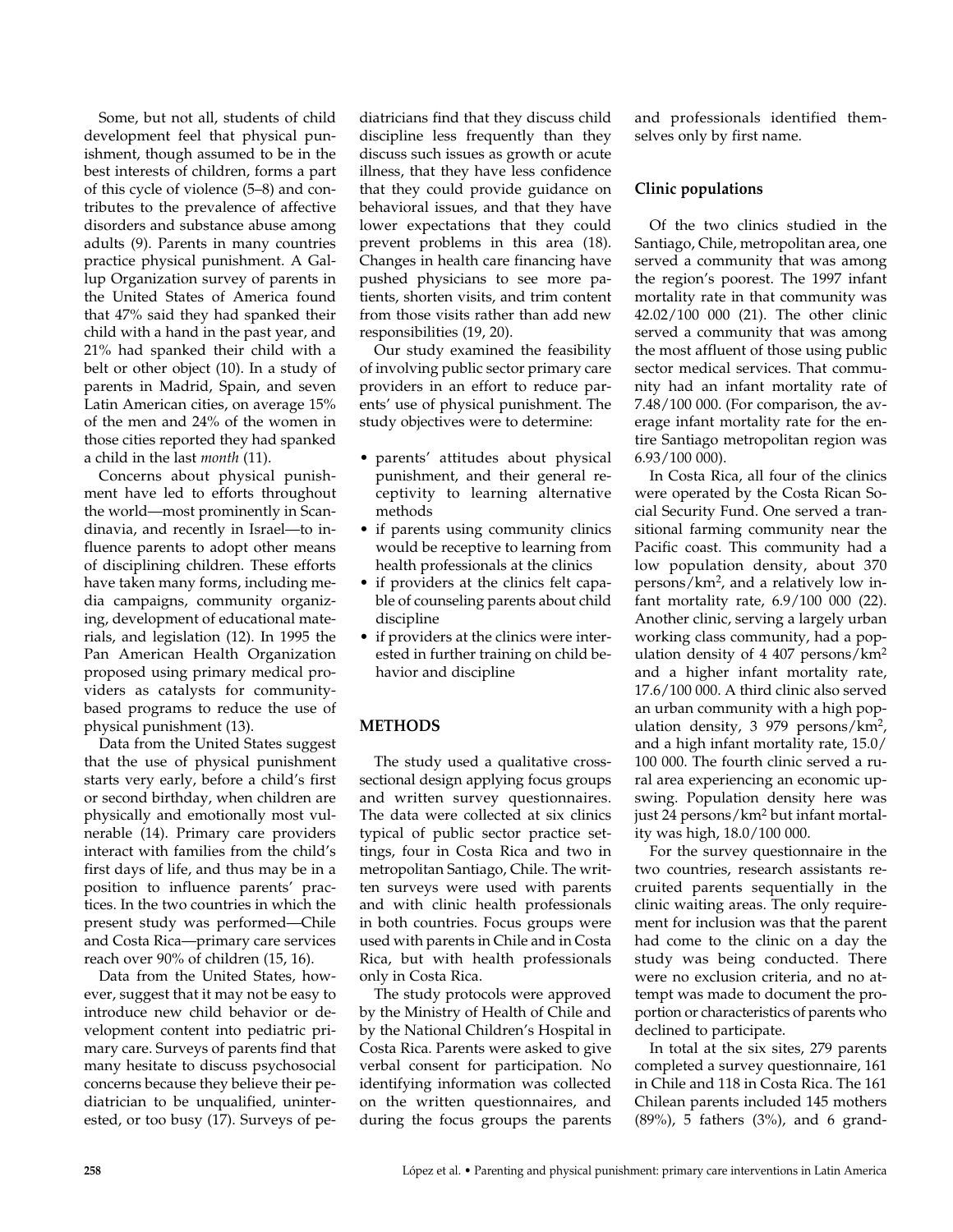mothers (4%). Among the 118 parents in Costa Rica were 94 mothers (80%), 14 fathers (12%), and 6 grandmothers (5%). These proportions are in line with estimates regarding the relationship of adults to children making pediatric visits at the study sites.

At each of the six clinics, a separate set of parents was recruited to participate in a focus group, with a targeted group size of 6 to 10 persons (23). The focus group composition was intended to reflect the population of parents accompanying children to pediatric visits. Therefore, while recruiters did not exclude fathers, in some cases none of the fathers among the relatively few present agreed to participate. The focus groups in Chile were composed solely of mothers, 6 in one group and 9 in the other. In Costa Rica two of the focus groups consisted only of mothers, and two had both mothers and fathers. The number of participants in the Costa Rican groups ranged from 6 to 11.

A total of 122 health care providers— 52 in Chile and 70 in Costa Rica—completed a survey that paralleled the questions asked of parents. Of the 52 Chilean providers, 14 (27%) were physicians, 13 (25%) were nurses, 10  $(19%)$  were dentists, and 7  $(13%)$  were social work assistants. Among the 70 providers in Costa Rica were 18 health auxiliaries (26%), 17 physicians (24%), 6 clerical staff members (9%), 5 clinic laboratory workers (7%), 5 pharmacists or pharmacy technicians (7%), 4 nurses  $(6\%)$ , 4 dentists or dental assistants  $(6\%)$ , and 3 social workers (4%).

In Costa Rica, a different set of providers was recruited to participate in focus groups at each of the four clinics. A total of 31 providers participated, with groups ranging in size from 6 to 9 professionals.

#### **Survey questionnaires**

The survey questionnaires used in the study were developed in Chile. After field testing in Costa Rica, the team there reworded some questions and changed response formats. Some changes involved local vocabulary,

such as substituting *carros y buses* as examples of vehicular traffic in Costa Rica for the *autos y micros* phrase used in Chile, or substituting the word *clínica* for *consultorio*. Other changes involved changing the response format, as explained below. A copy of the questionnaire used with the parents in Chile is included in Annex 1 of this article.

Questionnaires were self-administered. After parents provided some basic demographic information, they assessed vignettes presenting three hypothetical situations involving a child aged 2 to 5 years old: running into the street, hitting other children, and refusing to go to bed. These questions were derived from McCormick's survey of primary care providers in the United States (24). Parents were asked if this had ever happened with their child, and what, in each situation, they thought a parent should do. In Chile, they were given three possible responses, one of which included spanking (*pegar*), and asked to indicate how often they felt parents should use each response (never, sometimes, or always). In Costa Rica, the parents were presented three or four possible responses to the child's action, one of which included spanking, and asked to select the single response they felt a parent should use.

In the next questionnaire section, parents examined a list of common disciplinary practices and noted which they used. No mention was made of child age or gender. An identical list followed, but this time parents were asked which practices they felt were useful or effective. The questionnaire concluded with a section on sources of information about child discipline and opinions about seeking help for discipline from the medical clinic. Questionnaire items related to the use of physical punishment had good internal reliability (alpha of .62 in Costa Rica and .74 in Chile).

The clinic professionals were asked to complete a parallel questionnaire that asked their opinions about the use of physical punishment and what they perceived to be the opinions held by parents. The professionals' survey also included a section on their interest in

further training and on the conditions in the clinics related to counseling; a copy of that second questionnaire section, as used in Chile, is given in Annex 2.

#### **Focus groups**

The parent focus groups used a discussion guide designed to elicit parent beliefs about influences on child development, relationships between children and parents, effective means of controlling child behavior, and the use of physical punishment. Leaders (a psychologist assisted by a psychology student as observer) began the discussion by asking a general question about raising children, "What do you do to teach children behavior, so that they will do basic things like washing their hands, how to get dressed, etc.?" As the discussion evolved, parents described how they educated children and controlled behavior. When parents used words that indicated some form of physical contact with the child, the focus group leaders asked the parents to talk more about how and when they would use that particular intervention. However, the leaders did not try to elicit precise definitions of the words, nor to rate the chosen words according to the potential for injury or some other ranking of violence. Table 1 lists the words used by parents for various forms of physical punishment.

The professional focus groups in Costa Rica were designed to elicit opin-

#### **TABLE 1. Words used by parents to describe forms of physical punishment**

cachetadas (slaps on the face) coscos (raps) fajazos (hit with a belt) jalar el pelo (pull hair) jalón de orejas (a pull on the ears) mangazos, mangazos por la boca (slap on the mouth) palmazos, palmadas (slaps) patadas (kicks) pegar con palo (hit with a stick) pegar en el traste (hit on the bottom) pellizcos (pinches)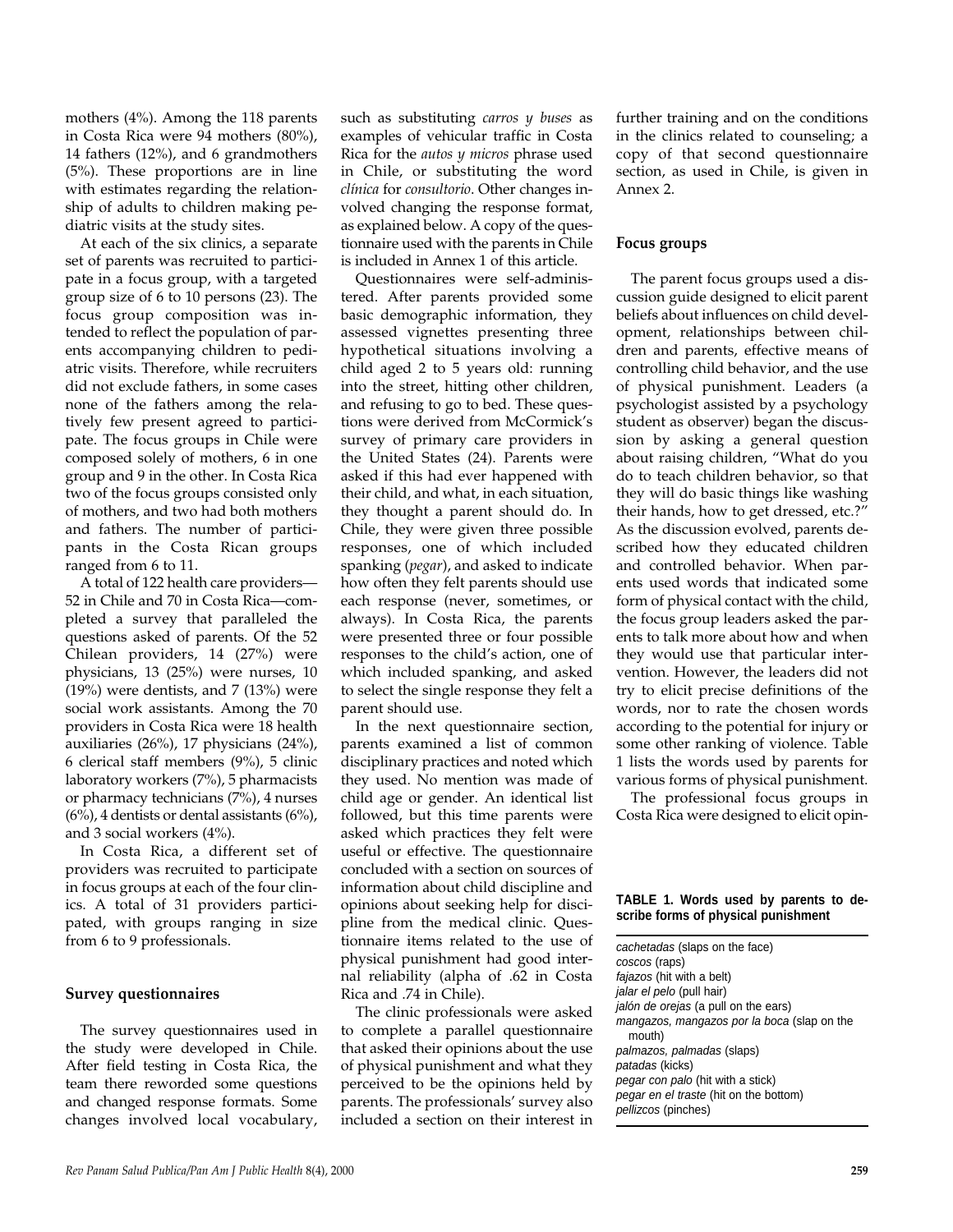ions on advising parents on discipline, parent attitudes, professional training, professional roles, and clinic logistics.

## **Analysis of questionnaires and focus groups**

Parent and provider focus groups were audio tape recorded and then transcribed by local assistants fluent in Spanish and familiar with the terms that the participants used. Transcriptions were then summarized in less colloquial Spanish, with illustrative quotations included in the summaries. We next developed a "coding guide" built around our main study questions. The focus group summaries were coded using the guide, and files were created containing excerpts from the summaries and quotations from the original transcripts pertaining to each of the major study questions. We then analyzed questionnaire data corresponding to the major study questions, and combined those results with the focus group data files. As a check on the analytic process, we discussed final conclusions with one of the authors (MIG), who had reviewed the original focus group transcripts.

## **RESULTS**

# **Is physical punishment sufficiently common to warrant attention?**

In all the focus groups, physical punishment was said to be a common phenomenon that, for many, was a relatively normal and necessary tool for correcting and educating children. The "normal" nature of physical punishment was also reflected in questionnaire responses. In Chile, for the three hypothetical vignettes (runs into the street, hits other children, or refuses to go to bed), from 23% to 45% of parents said a parent should sometimes or always hit the child. The child who did not want to go to bed was the least likely to be hit, and the child who ran out in the street the most likely. In Costa Rica (where parents were able to list only one response, the one they

thought was best), 6% said a child should be punished physically for running into the street, 13% recommended this response for hitting other children, and 3% suggested it for refusing to go to bed. When asked in relationship to their own children, 51% of Chilean parents said they sometimes (*a veces*) hit in order to control their children when they misbehaved, and 1% said they used hitting frequently (*siempre*). In Costa Rica, 20% said they hit often (*a menudo*) to control their children when they misbehaved and 5% said they did very frequently (*muy frecuentemente*). In both countries, the clinics did not differ significantly from each other in the proportion of parents who said they hit often or frequently.

# **How strongly do parents endorse physical punishment?**

In the surveys and focus groups, parents consistently emphasized that with children they preferred using positive interactions (complements, rewards), explanations, and nonphysical punishments rather than physical punishment. As one parent from the more affluent of the Chilean clinics said, "I think that if you talk patiently, clearly, and firmly to children [then] you don't have a problem." In all of the focus groups, parents qualified their statements in support of physical punishment by adding that it should always be carried out calmly and in moderation, not out of anger or irritation. One parent said that physical punishment should always be followed by an explanation and telling the child he or she is loved.

Some parents, however, felt that children should never be hit. They saw physical punishment as a form of aggression that didn't teach anything, scared children, and harmed a child's personality. In both countries, some of the parents in the focus groups said that they experienced regret after using physical punishment. They voiced concern that the results of physical punishment were unpredictable and could cause children to get "off track" when they reached adolescence.

## **Why do parents use physical punishment?**

Parents cited frustration with children and irritation with partners as primary reasons they resorted to physical punishment. In the Costa Rica survey data, parents' lack of satisfaction with their children's obedience (a question asked only in Costa Rica) was correlated with the use of physical punishment. Of 92 Costa Rican parents who said they were satisfied or very satisfied with their children's obedience, 17 (18%) said that they hit often or very frequently. In contrast, of 23 parents who said they were unsatisfied or very unsatisfied with their children's behavior, 13 (57%) said they hit sometimes or frequently  $(P < 0.001)$ .

A second major justification was that parents found physical punishment to be effective. Many had experienced physical punishment themselves as children. They said they had deserved it and it did them good. Other parents felt that at times that hitting was "the only thing that children hear." Another parent paraphrased the Bible: "Correct your child and it will give you peace." The survey data showed that parents who used more physical punishment believed more strongly that it was useful. Among Costa Rican parents who indicated that hitting was effective, 50% (18 of 36) said they used it sometimes or very frequently, compared to 15% of parents (12 of 82) who did not think it was effective  $(P < 0.0001)$ . In Chile, 89% of parents (31 of 35) who said that hitting was sometimes or always effective reported that they sometimes (*a veces*) or frequently (*siempre*) hit their children, when their child misbehaved, compared to 28% of parents who said that hitting was never useful (21/76) (*P* < 0.0001).

#### **Do parents want information about alternatives to physical punishment?**

In the focus groups, parents voiced a wide range of attitudes toward learning about alternatives to physical punishment. At one extreme, parents at the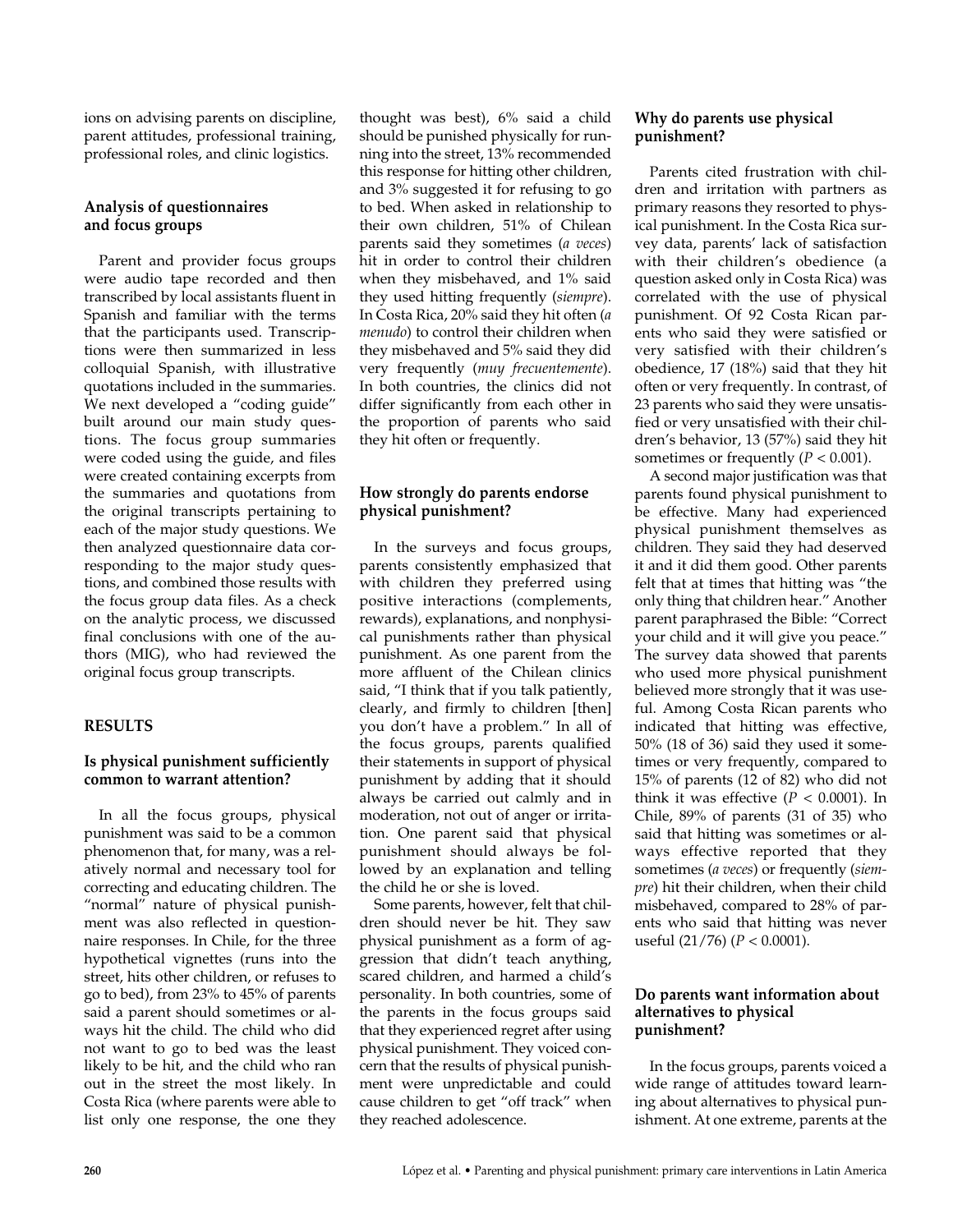most rural and disadvantaged Costa Rican clinic felt they definitely needed more information about discipline, educating children, and other aspects of child-rearing. They remarked that no one had taught them about this difficult task. In contrast, parents at the lower-income clinic in Chile expressed little interest in receiving more education and counseling about discipline. At the more affluent Chilean site, parents were interested in discipline but saw it as an issue that would resolve itself if they could get help with problems contributing to stress, such as unemployment, child care, relationships with their spouse, and absent fathers. Parents at an urban Costa Rican clinic took a middle position. They said they were interested in alternatives to physical punishment but had to be convinced first that the alternatives would work. They worried what they would do if they got to the point where "[the children] aren't listening despite everything you have tried."

## **Have parents asked for help with child discipline?**

Of the parents completing the study survey 43% of those in Chile and 41% of those in Costa Rican said they had asked someone for help with child discipline. In both countries, family members were the most frequently listed resource (51% in Chile, 50% for Costa Rica). Only 20% of the parents in Costa Rica and 18% of them in Chile said they had asked a health professional. In focus groups parents named several ways in which they would like to get more information. In both countries parents said they liked health education programs on radio and television. Parents at three of the four Costa Rican sites said they enjoyed such clinic activities as talks, conferences, or lectures, but that they would also like more opportunities for personal consultations with health professionals. At the rural Costa Rican site with low infant mortality, parents talked about organizing a community-based group to continue their focus group discussion.

Parents in both countries noted barriers to asking clinic health care providers for help with discipline. At the more affluent clinic in Chile, parents said they hesitated because there was limited privacy in the clinics; if they were overheard, their neighbors might consider them punitive. Chilean parents were concerned about the stigma of being referred to a psychologist. As one mother said, "[Others think] that if the child goes to see a psychologist, you are crazy." However, parents at an urban Costa Rican clinic said they wanted more access to clinic psychologists because not everyone could afford to see one in private practice.

Remarks by Costa Rican parents reflected the activity of children's rights and child abuse prevention activities in their country. At both of the urban Costa Rican clinics, parents expressed irritation with what they saw as the emphasis on children's rights without regard to either children's duties or the rights of parents. Parents at one of the urban clinics said they were afraid they would be reported as suspected child abusers if it was known that they used physical punishment. Neither of these issues was raised by Chilean parents.

## **How do parents feel about talking with health professionals?**

Parents in the Costa Rican focus groups were critical of health professionals in general and doctors in particular. Some said they felt the professionals did not have enough training to talk about child behavior and didn't give good answers to parent questions. At three of the sites, parents criticized doctors for not spending enough time with them. Many doctors, they said, only gave them prescriptions and then sent them away. They felt that there were doctors who didn't seem to like their profession, and who were crude or harsh. At the rural clinic with a low infant mortality rate, parents were concerned about the lack of continuity of care. "They (the doctors) might give advice, but sometimes you might never see them again."

## **Provider attitudes toward counseling parents about physical punishment**

Agreeing with parents, providers considered themselves ill equipped to handle problems of child behavior and discipline. In Chile, where the providers were asked to answer the question "yes" or "no," 77% of them said they did not have enough training to handle parents' questions. There was no significant difference on this issue among the different categories of clinic professionals. In Costa Rica, where the providers could answer "never," "sometimes," or "often," 11% of them said they never felt adequately trained for these kinds of questions, and 59% said they sometimes felt adequately trained.

These feelings were echoed in the focus group discussions among providers in Costa Rica. The providers said they didn't feel confident in the answers they gave to parents' questions, and avoided answering out of fear of giving bad advice. Providers identified time limitations as the biggest structural barrier to working with parents on child discipline. Physicians in one clinic noted that when they took extra time with parents to discuss behavior and discipline, they got behind in their regular work. Nevertheless, they felt they were doing something important. Space was another problem. The providers agreed with parents that privacy was limited in the clinics, as was space to see parents without the child present or for consultations by visiting specialists. Other barriers included a lack of referral resources and educational materials to give to parents. However, the overwhelming majority of providers surveyed—87% in Costa Rica and 89% in Chile—felt that talking with parents about discipline was part of their responsibility. In Costa Rica this included 14 of the 17 physicians participating in the survey; in Chile it included all 14 of the physicians participating. Similarly, 96% of Chilean providers and 93% of those in Costa Rica said they would be interested in getting more training in behavior and discipline.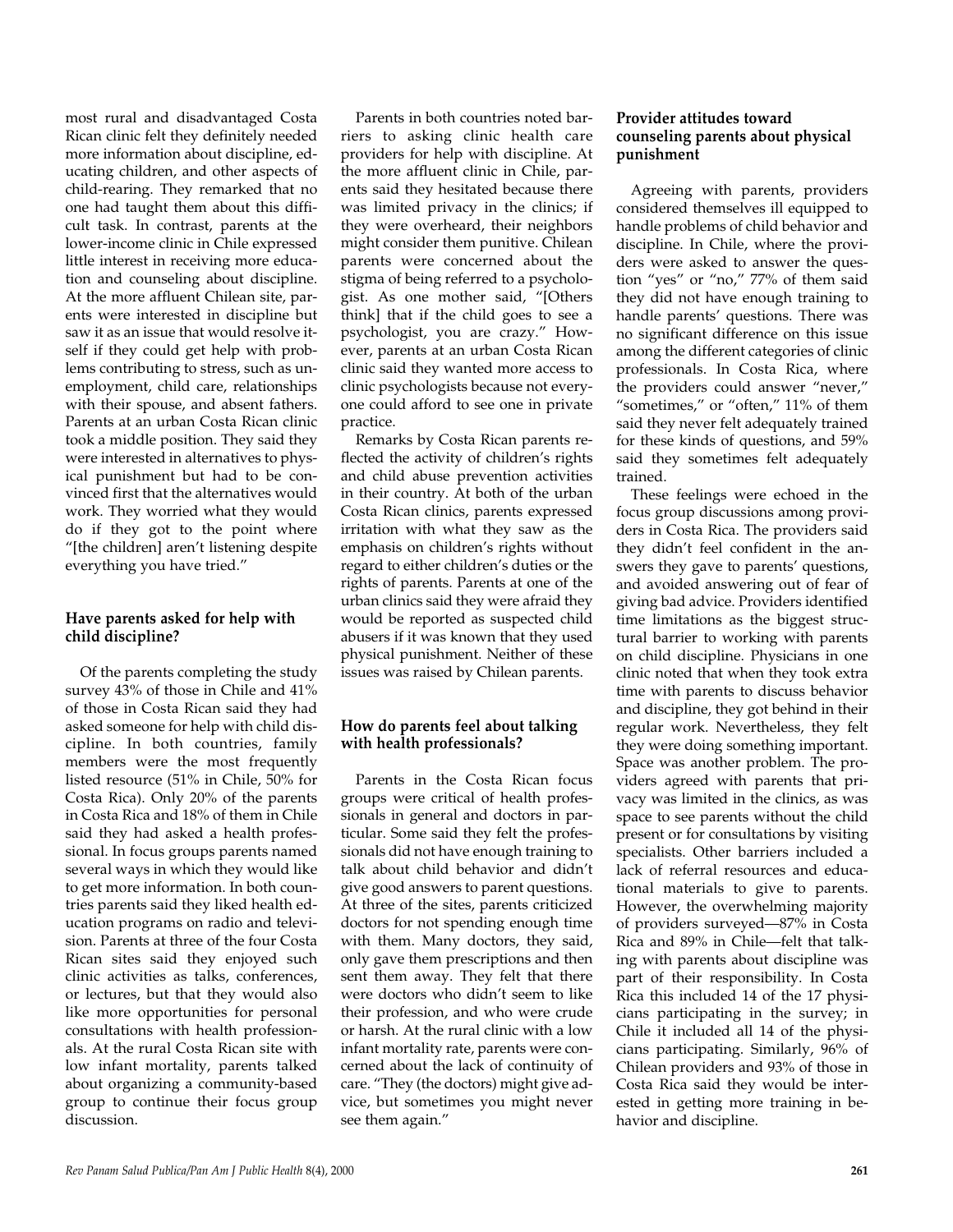## **Providers' own attitudes toward corporal punishment**

In focus groups and individual interviews, providers voiced a range of approaches to raising children. For example, at the rural Costa Rican health center with a low infant mortality rate, providers were split between those who took a more "rights-oriented" approach, seeing children as intelligent persons with the same dignity and capacities as adults, and those who saw children as inexperienced, who didn't listen when talked to, and who needed to learn the rules and laws of society, via punishment if need be. The more rights-oriented providers used their position to support the belief that children should not be hit. They posed the question of whether adults, if they put themselves in the place of children, would be willing to be physically punished. Providers at an urban clinic labeled any form of physical punishment as "aggression" that could generate a violent or rebellious response.

Providers who supported physical punishment gave a variety of reasons, including their own experience as children. Like the parents, some felt that most people of their generation had been physically punished as children and grew up to become "good citizens." These providers felt that it was reasonable to talk first with children, but if children didn't behave or endangered themselves or others, then hitting was justified and effective.

# **DISCUSSION**

Perhaps the most striking aspect of our study's results are the similarities of parent and provider attitudes to those found elsewhere in the world. As in the United States, many parents use physical punishment despite misgivings about its effectiveness, but also don't want to give it up, for fear of losing control of their children (8, 10). Also similar to other findings from Latin America (11) and the United States (14), belief in the effectiveness of physical punishment, and frustration or dissatisfaction with child behavior,

are associated with increased use of physical punishment. In a crosssectional study such as ours, cause and effect cannot be determined. Nevertheless, different educational approaches are likely to be necessary for parents who justify hitting with a conviction that it works, compared to parents who use it despite questions about need and effectiveness. Surveys in the United States suggest that there is no one profile of parents who use physical punishment (14, 25).

Another parallel with studies elsewhere is the relatively low rank given by parents to medical clinics as a source of information about child behavior and discipline. Though this study was not designed to determine a precise estimate, the proportion of parents in our study saying they sought advice from the clinics was similar to the proportion found in a national survey of parents of young children conducted in the United States (14). The reasons parents in Chile and Costa Rica gave for not asking were also similar to those that other studies have found. Many parents perceive physicians to be untrained or uninterested in child behavior issues (17). Other parents feel they get inadequate time, privacy, and respect for discussion of potentially sensitive topics (26).

Our study suggests, however, that barriers might not be the same in all countries. Most striking were differences in attitudes toward psychological consultation and concerns about child abuse reporting. Parents in the Chilean focus groups were concerned about the stigma of meeting with a psychologist, while parents in Costa Rica wanted more access to psychologists. Parents in Costa Rica voiced concerns about being reported for child abuse to the country's child advocacy organization, but this concern did not come up in the Chilean discussions.

Providers strongly favored increasing clinic capacities to handle parent concerns about child discipline. Providers worried, however, that they lacked skills and could even cause harm if they intervened under present conditions. Parent comments about providers not taking the time to listen

suggest that training professionals both in communication skills and in child behavior would be useful. Parent surveys and observations of parentdoctor interactions find that better physician listening skills are associated with parents asking more questions about discipline and disclosing more information about their use of physical punishment (14, 27).

Models of organizational change point out the need to build consensus and identify key decisionmakers if new programs are to be successfully adopted and sustained (28, 29). Our results suggest that there is considerable heterogeneity among providers in their attitudes towards physical punishment. As found in other studies (24, 30), some providers support its use while others are strongly opposed. Providers in our study advanced a variety of models for developing a program on physical punishment, ranging from focusing on health technicians, who make home visits, to having the clinic staff train as a team so that their interventions could be mutually reinforcing. This diversity suggests that each clinic will have to identify advocates and methods that suit the attitudes of local parents and providers. Clinics may ultimately find it most effective to partner with community groups interested in developing parenting education and support programs.

Our study did not try to define what Goodman and colleagues (29) call the "adopting unit," that is, the person or persons who will ultimately be able to decide if a clinic is able to take on a project related to physical punishment. Providers could always seek additional training on their own and incorporate it in their practice. Nevertheless, the health professionals in our study identified issues that require both collective action and institutional approval, including the pace of visits, educational and referral resources, clinic space, the possibility of adding new services, the philosophy of care (medical versus more holistic), and the content of undergraduate and graduate professional education.

This study has three major limitations. First, although the clinic sites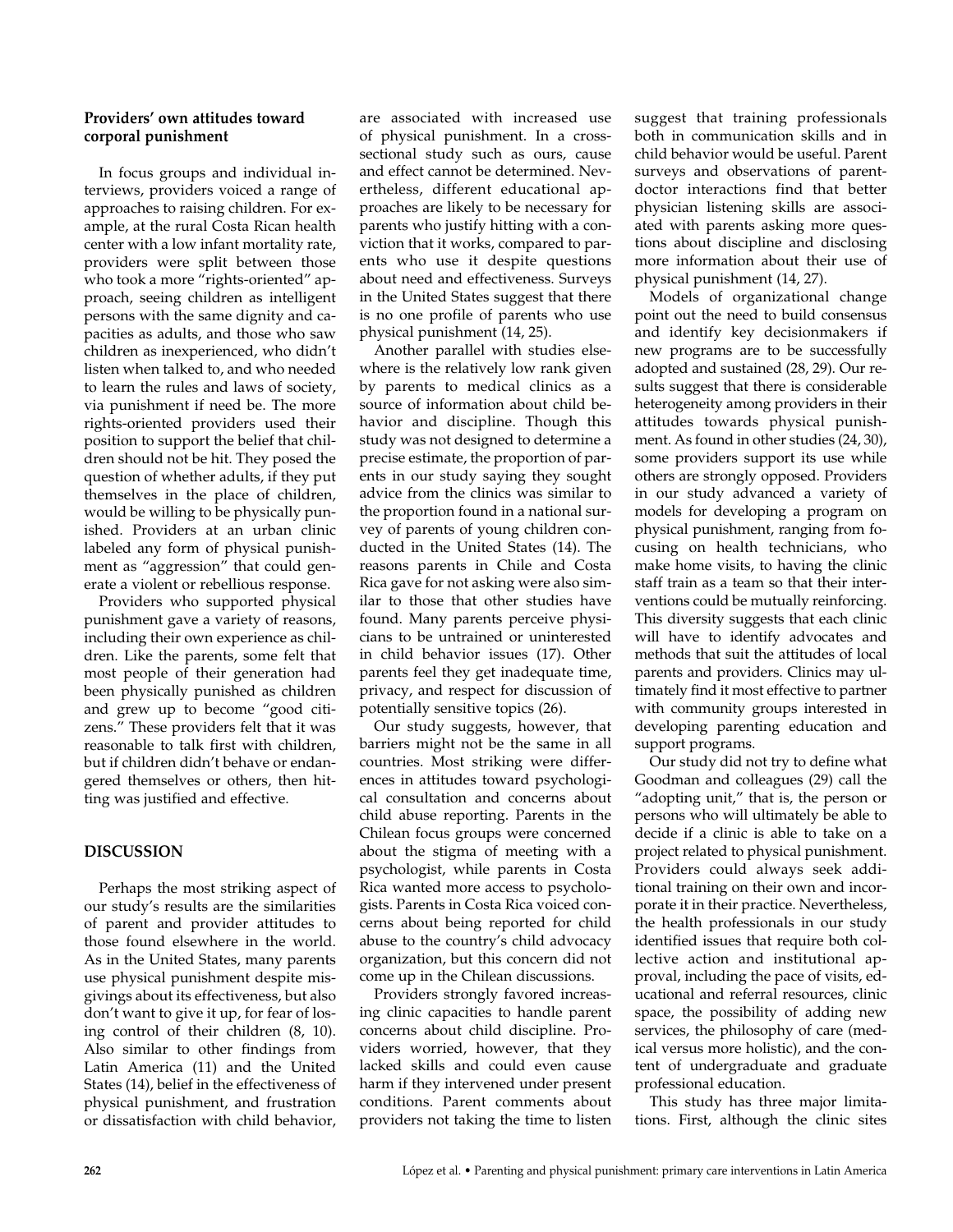where it was performed were chosen to be representative of the public sector primary care system in their respective countries, the number of clinics and individuals participating is small compared to the overall number of clinics and the size of the population these clinics serve. In addition, we have no knowledge of how attitudes might differ in private clinics. Professional attitudes might be similar, however, to the extent that some public sector providers also work in private clinics. A second limitation involves data collection. Although we attempted to recruit subjects systematically, data were not collected on the number and characteristics of those who declined to participate. A third limitation involves survey validity. The survey results could have reflected what respondents perceived to be desirable answers. Some evidence for this comes from comparing focus group and survey responses; support for physical

punishment seems stronger and more consistent in the focus groups than in the surveys. As we learned, some parents felt they could be stigmatized by admitting that they used physical punishment. The perception may have dissuaded some from accurately completing the questionnaire. However, in focus groups, one parent's disclosure could make the practice more acceptable and encourage others to talk about their experiences more openly. Thus there is some risk that the surveys underestimated the use of physical punishment and overestimated the use of alternative strategies. However, we do have support for the validity of the parent questionnaires. The questionnaires had good internal validity, measured both statistically (Chronbach's alpha for questions relating to physical punishment) and conceptually (relationships of reported beliefs and actions, as predicted from other studies).

#### **CONCLUSIONS**

Physical punishment is a topic that evokes concern and interest among parents and health providers. A program to incorporate education about physical punishment would find advocates among both parents and providers at public sector primary care sites in urban Chile and in Costa Rica. The program would need to be customized to accommodate local differences in attitudes and clinic organization. Further work is required to identify advocates and locate resources at higher levels of each country's health care system.

**Acknowledgments**. Drs. Nelson Varga, Adrian Díaz, and Alberto Concha-Eastman provided helpful comments in the development of the questionnaires and protocol and in the preparation of the manuscript.

- 1. Pan American Health Organization. Health in the Americas, 1998 edition. Washington, D.C.: PAHO; 1998.
- 2. McAlister A. Juvenile violence in the Americas: innovative studies in research, diagnosis, and prevention. Washington, D.C.: Pan American Health Organization; 1998.
- 3. Dodge KA, Bates JE, Pettit GS. Mechanisms in the cycle of violence. Science 1990;250(4988):1678–1683.
- 4. Hotaling GT, Straus MA, Lincoln AJ. Intrafamily violence, and crime and violence outside the family. In: Ohlin L, Tonry M, eds. Family violence. Crime and justice: a review of research, volume 11. Chicago: University of Chicago Press; 1989. p. 315–375.
- 5. Seagull EA, Weinshank AB. Childhood depression in a selected group of lowachieving seventh-graders. J Clinical Child Psychol 1984;13:134–140.
- 6. Holmes SJ, Robins LN. The role of parental disciplinary practices in the development of depression and alcoholism. Psychiatry 1988(1);51:24–36.
- 7. Strassberg Z, Dodge KA, Pettit GS, Bates JE. Spanking in the home and children's subsequent aggression toward kindergarten peers. Dev Psychopathol 1994;6: 445–461.
- **REFERENCES**
- 8. Straus MA. Beating the devil out of them: corporal punishment in American families. New York: Lexington Books; 1994.
- 9. MacMillan HL, Boyle MH, Wong MY, Duku EK, Fleming JE, Walsh CA. Slapping and spanking in childhood and its association with lifetime prevalence of psychiatric disorders in a general population sample. CMAJ 1999;161:805–809.
- 10. Gallup Organization. Disciplining children in America. Princeton, New Jersey, United States: The Gallup Organization; 1995.
- 11. Orpinas P. Who is violent?: factors associated with aggressive behaviors in Latin America and Spain. Rev Panam Salud Publica/Pan Am J Public Health 1999; 5(4/5):232–244.
- 12. Ziegert KA. The Swedish prohibition of corporal punishment: a preliminary report. J Marriage Family 1983:45(4): 917– 926.
- 13. Levav I, Guerrero R, Phebo L, Coe G, Cerqueira MT. A regional effort to reduce corporal punishment in children. The promotion of a community program through primary care. Washington, D.C.: Pan American Health Organization; 1995.
- 14. Wissow LS. The context of child discipline in the first three years of life. In: Halfon N, Shuster M, McLaren KT, eds. The health

and social conditions of young children and their families. Forthcoming.

- 15. Pan American Health Organization, Division of Health Systems and Services Development, Program for Organization and Management of Health Systems and Services. Chile, profile of the health services system. Washington, D.C.: PAHO; 1999.
- 16. Pan American Health Organization, Division of Health Systems and Services Development, Program for Organization and Management of Health Systems and Services. Costa Rica, profile of the health services system. Washington, D.C.: PAHO; 1999.
- 17. Hickson GB, Altemeier WA, O'Connor S. Concerns of mothers seeking care in private pediatric offices: opportunities for expanding services. Pediatrics 1983;72(5): 619–624.
- 18. Cheng TL, DeWitt TG, Savageau JA, O'Connor KG. Determinants of counseling in primary care pediatric practice: physician attitudes about time, money, and health issues. Arch Pediatr Adolesc Med 1999;153(6):629-635.
- 19. Morrell DC, Evan ME, Morris RW, Roland MO. The "five minute" consultation: effect of time constraint on clinical content and patient satisfaction. Br Med J 1986;292(6524):870–873.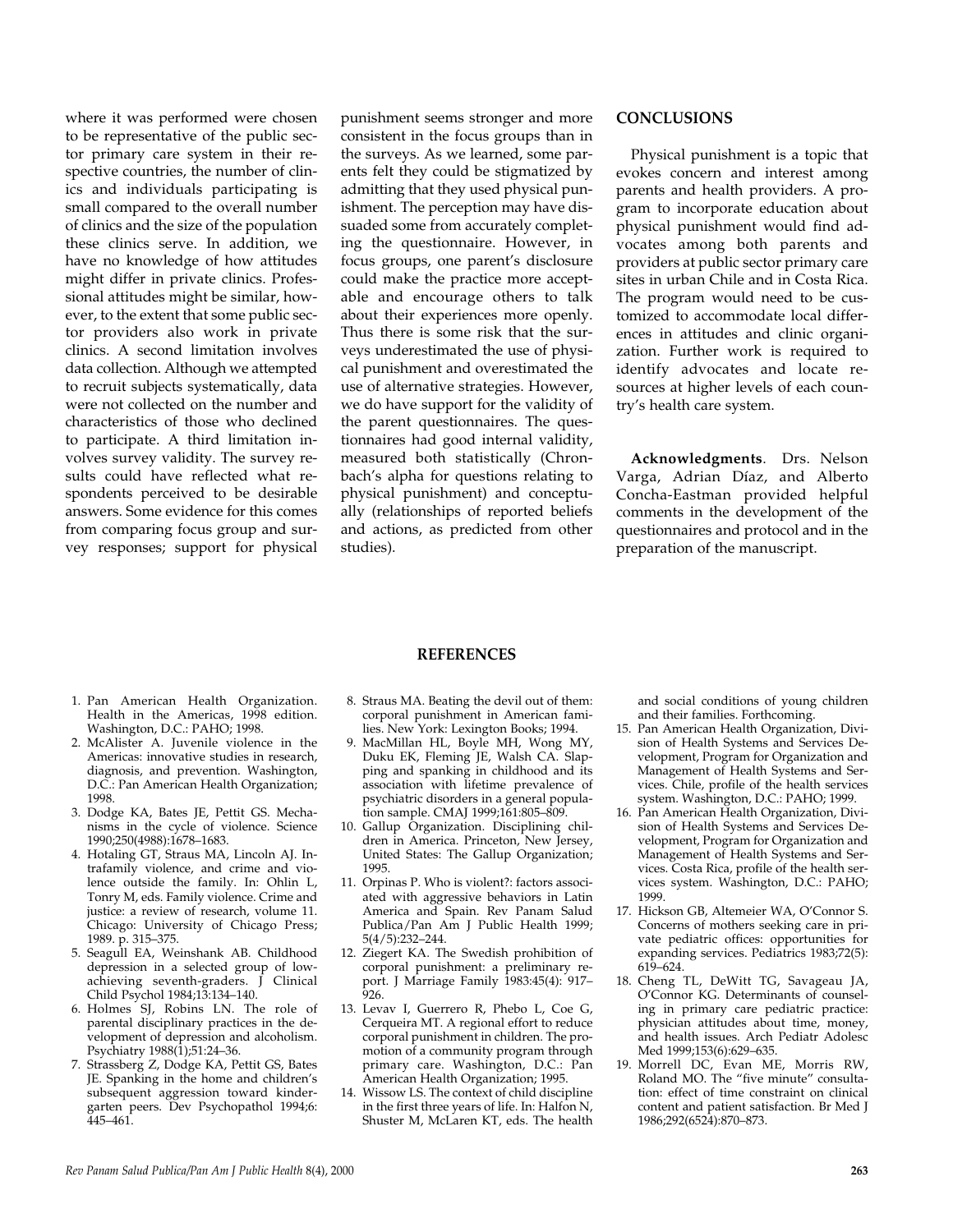- 20. Freudenheim M, Krauss C. Dancing to a new health care beat: Latin America becomes ripe for U.S. companies' picking. New York Times 1999 June 16:C1, C8.
- 21. Chile, Instituto Nacional de Estadísticas. Anuario de demografía, 1997. Santiago de Chile: Ministerio de Salud, Servicio de Registro Civil e Identificación; 1999. p. 48, 75.
- 22. República de Costa Rica, Ministerio de Economía, Industria y Comercio, Instituto Nacional de Estadística y Censos. [Population figures for 1987, Tables 1 and 7]. Available from: http:// www.meic.go.cr/ inec. Accessed June, 2000.
- 23. Krueger RA. Focus groups: a practical guide for applied research. 2nd edition. Thousand Oaks, California: Sage Publications; 1994.
- 24. McCormick KF. Attitudes of primary care physicians toward corporal punishment. JAMA 1992; 267(23):3161–3165.
- 25. Thompson RA, Christiansen EH, Jackson S, Wyatt JM, Colman RA, Peterson RL, et al. Parent attitudes and discipline practices: profiles and correlates in a nationally representative sample. Child Maltreatment 1999;4:316–330.
- 26. Wissow LS, Roter D. Toward effective discussion of discipline and corporal punishment during primary care visits: findings from studies of doctor-patient interaction. Pediatrics 1994;94(4 Pt 2):587–593.
- 27. Wissow LS, Roter D, Wilson MEH. Pediatrician interview style and mothers' disclosure of psychosocial issues. Pediatrics 1994; 93(2):289–295.
- 28. Kaluzny AD. Implementation of prevention and early detection activities: selected organizational perspectives. In: Hibbard H, Nutting PA, Grady ML, eds. Conference proceedings. Primary care research: theory and methods. Rockville, Maryland, United States: Agency for Health Care

Policy and Research; 1991. p. 197–202. (AHCPR publication no. 91-34).

- 29. Goodman RM, Steckler A, Kegler MC. Mobilizing organizations for health enhancement. In: Glanz K, Lewis FM, Rimer BK, eds. Health behavior and health education: theory, research, and practice. 2nd ed. San Francisco: Jossey-Bass Publishers; 1997. p. 287–312.
- 30. Morris JL, Johnson CF, Clasen M. To report or not to report: physicians' attitudes toward discipline and child abuse. Am J Dis Child 1985;139(2):194–197.

Manuscript received 13 October 1999. Revised version accepted for publication on 10 July 2000.

| Estamos tratando de apoyar a familias en su importante y muchas veces difícil tarea de criar y enseñar sus niños, por eso le solicitamos<br>que responda este cuestionario. La información que Ud. proporcione será de gran utilidad y es confidencial.<br>Por favor, registre los siguientes datos:<br>1. Usted es, respecto al niño que viene a control (marque con un círculo):<br>c. abuelita<br>e. cuidadora<br>a. madre<br>b. padre<br>d. otro familiar<br>Respecto a la madre del niño (si no es viviente, continúe con el numero 5):<br>2. Su edad:<br>años<br>3. Su estado civil (marque con un círculo)<br>d. separada<br>a. soltera<br>b. casada<br>c. viuda<br>e. divorciada<br>4. Su ultimo curso escolar aprobado ___<br>Respecto a la casa del niño:<br>5. El padre vive con el niño:<br>a. Sí b. No<br>6. Número de niños que viven en la casa: ____________<br>7. Número de adultos que viven en la casa:<br>• Por favor, lea cuidadosamente y marque con un círculo la alternativa que le parezca más adecuada. La situación es así: un niño<br>entre 2 y 5 años se arranca a la calle por donde pasan muchos autos y micros.<br>8. ¿Alguna vez le ha pasado con su hijo?<br>b. a veces<br>a. nunca<br>En esta situación, según Ud., los padres deberían:<br>9. Hablarle y explicarle por qué no debe salir solo a la calle<br>a. nunca<br>b. a veces<br>10. Tomarlo y llevarlo dentro de la casa<br>b. a veces<br>a. nunca<br>11. Pegarle si el niño no obedece<br>b. a veces<br>a. nunca<br>• Por favor, lea cuidadosamente y marque con un círculo la alternativa que le parezca más adecuada. La situación es así: un niño<br>entre 2 y 5 años pelea y les pega a otros niños.<br>12. ¿Alguna vez le ha pasado con su hijo?<br>a. nunca<br>b. a veces<br>En esta situación, según Ud., los padres deberían:<br>13. Hablarle y explicarle por qué no debe pelear ni<br>pegar a otros niños<br>b. a veces<br>a. nunca<br>14. Separarlo de los otros niños<br>b. a veces<br>a. nunca<br>15. Pegarle si el niño no obedece<br>a. nunca<br>b. a veces<br>• La situación es así: un niño entre 2 y 5 años no obedece a sus padres cuando lo mandan a la cama.<br>16. ¿Alguna vez le ha pasado con su hijo?<br>a. nunca<br>b. a veces<br>En esta situación, según Ud., los padres deberían:<br>17. Hablarle y explicarle por qué debe irse a la cama<br>b. a veces<br>a. nunca |  |                   |  | <b>CUESTIONARIO PARA PADRES</b> |  |  |  |  |
|-----------------------------------------------------------------------------------------------------------------------------------------------------------------------------------------------------------------------------------------------------------------------------------------------------------------------------------------------------------------------------------------------------------------------------------------------------------------------------------------------------------------------------------------------------------------------------------------------------------------------------------------------------------------------------------------------------------------------------------------------------------------------------------------------------------------------------------------------------------------------------------------------------------------------------------------------------------------------------------------------------------------------------------------------------------------------------------------------------------------------------------------------------------------------------------------------------------------------------------------------------------------------------------------------------------------------------------------------------------------------------------------------------------------------------------------------------------------------------------------------------------------------------------------------------------------------------------------------------------------------------------------------------------------------------------------------------------------------------------------------------------------------------------------------------------------------------------------------------------------------------------------------------------------------------------------------------------------------------------------------------------------------------------------------------------------------------------------------------------------------------------------------------------------------------------------------------------------------------------------------------------------------------------------------------------------------------------------------------------------------------------------------|--|-------------------|--|---------------------------------|--|--|--|--|
|                                                                                                                                                                                                                                                                                                                                                                                                                                                                                                                                                                                                                                                                                                                                                                                                                                                                                                                                                                                                                                                                                                                                                                                                                                                                                                                                                                                                                                                                                                                                                                                                                                                                                                                                                                                                                                                                                                                                                                                                                                                                                                                                                                                                                                                                                                                                                                                               |  |                   |  |                                 |  |  |  |  |
|                                                                                                                                                                                                                                                                                                                                                                                                                                                                                                                                                                                                                                                                                                                                                                                                                                                                                                                                                                                                                                                                                                                                                                                                                                                                                                                                                                                                                                                                                                                                                                                                                                                                                                                                                                                                                                                                                                                                                                                                                                                                                                                                                                                                                                                                                                                                                                                               |  |                   |  |                                 |  |  |  |  |
|                                                                                                                                                                                                                                                                                                                                                                                                                                                                                                                                                                                                                                                                                                                                                                                                                                                                                                                                                                                                                                                                                                                                                                                                                                                                                                                                                                                                                                                                                                                                                                                                                                                                                                                                                                                                                                                                                                                                                                                                                                                                                                                                                                                                                                                                                                                                                                                               |  |                   |  |                                 |  |  |  |  |
|                                                                                                                                                                                                                                                                                                                                                                                                                                                                                                                                                                                                                                                                                                                                                                                                                                                                                                                                                                                                                                                                                                                                                                                                                                                                                                                                                                                                                                                                                                                                                                                                                                                                                                                                                                                                                                                                                                                                                                                                                                                                                                                                                                                                                                                                                                                                                                                               |  |                   |  |                                 |  |  |  |  |
|                                                                                                                                                                                                                                                                                                                                                                                                                                                                                                                                                                                                                                                                                                                                                                                                                                                                                                                                                                                                                                                                                                                                                                                                                                                                                                                                                                                                                                                                                                                                                                                                                                                                                                                                                                                                                                                                                                                                                                                                                                                                                                                                                                                                                                                                                                                                                                                               |  | f. conviviente    |  |                                 |  |  |  |  |
|                                                                                                                                                                                                                                                                                                                                                                                                                                                                                                                                                                                                                                                                                                                                                                                                                                                                                                                                                                                                                                                                                                                                                                                                                                                                                                                                                                                                                                                                                                                                                                                                                                                                                                                                                                                                                                                                                                                                                                                                                                                                                                                                                                                                                                                                                                                                                                                               |  |                   |  |                                 |  |  |  |  |
|                                                                                                                                                                                                                                                                                                                                                                                                                                                                                                                                                                                                                                                                                                                                                                                                                                                                                                                                                                                                                                                                                                                                                                                                                                                                                                                                                                                                                                                                                                                                                                                                                                                                                                                                                                                                                                                                                                                                                                                                                                                                                                                                                                                                                                                                                                                                                                                               |  |                   |  |                                 |  |  |  |  |
|                                                                                                                                                                                                                                                                                                                                                                                                                                                                                                                                                                                                                                                                                                                                                                                                                                                                                                                                                                                                                                                                                                                                                                                                                                                                                                                                                                                                                                                                                                                                                                                                                                                                                                                                                                                                                                                                                                                                                                                                                                                                                                                                                                                                                                                                                                                                                                                               |  |                   |  |                                 |  |  |  |  |
|                                                                                                                                                                                                                                                                                                                                                                                                                                                                                                                                                                                                                                                                                                                                                                                                                                                                                                                                                                                                                                                                                                                                                                                                                                                                                                                                                                                                                                                                                                                                                                                                                                                                                                                                                                                                                                                                                                                                                                                                                                                                                                                                                                                                                                                                                                                                                                                               |  | c. con frecuencia |  |                                 |  |  |  |  |
|                                                                                                                                                                                                                                                                                                                                                                                                                                                                                                                                                                                                                                                                                                                                                                                                                                                                                                                                                                                                                                                                                                                                                                                                                                                                                                                                                                                                                                                                                                                                                                                                                                                                                                                                                                                                                                                                                                                                                                                                                                                                                                                                                                                                                                                                                                                                                                                               |  | c. siempre        |  |                                 |  |  |  |  |
|                                                                                                                                                                                                                                                                                                                                                                                                                                                                                                                                                                                                                                                                                                                                                                                                                                                                                                                                                                                                                                                                                                                                                                                                                                                                                                                                                                                                                                                                                                                                                                                                                                                                                                                                                                                                                                                                                                                                                                                                                                                                                                                                                                                                                                                                                                                                                                                               |  | c. siempre        |  |                                 |  |  |  |  |
|                                                                                                                                                                                                                                                                                                                                                                                                                                                                                                                                                                                                                                                                                                                                                                                                                                                                                                                                                                                                                                                                                                                                                                                                                                                                                                                                                                                                                                                                                                                                                                                                                                                                                                                                                                                                                                                                                                                                                                                                                                                                                                                                                                                                                                                                                                                                                                                               |  | c. siempre        |  |                                 |  |  |  |  |
|                                                                                                                                                                                                                                                                                                                                                                                                                                                                                                                                                                                                                                                                                                                                                                                                                                                                                                                                                                                                                                                                                                                                                                                                                                                                                                                                                                                                                                                                                                                                                                                                                                                                                                                                                                                                                                                                                                                                                                                                                                                                                                                                                                                                                                                                                                                                                                                               |  |                   |  |                                 |  |  |  |  |
|                                                                                                                                                                                                                                                                                                                                                                                                                                                                                                                                                                                                                                                                                                                                                                                                                                                                                                                                                                                                                                                                                                                                                                                                                                                                                                                                                                                                                                                                                                                                                                                                                                                                                                                                                                                                                                                                                                                                                                                                                                                                                                                                                                                                                                                                                                                                                                                               |  | c. con frecuencia |  |                                 |  |  |  |  |
|                                                                                                                                                                                                                                                                                                                                                                                                                                                                                                                                                                                                                                                                                                                                                                                                                                                                                                                                                                                                                                                                                                                                                                                                                                                                                                                                                                                                                                                                                                                                                                                                                                                                                                                                                                                                                                                                                                                                                                                                                                                                                                                                                                                                                                                                                                                                                                                               |  |                   |  |                                 |  |  |  |  |
|                                                                                                                                                                                                                                                                                                                                                                                                                                                                                                                                                                                                                                                                                                                                                                                                                                                                                                                                                                                                                                                                                                                                                                                                                                                                                                                                                                                                                                                                                                                                                                                                                                                                                                                                                                                                                                                                                                                                                                                                                                                                                                                                                                                                                                                                                                                                                                                               |  |                   |  |                                 |  |  |  |  |
|                                                                                                                                                                                                                                                                                                                                                                                                                                                                                                                                                                                                                                                                                                                                                                                                                                                                                                                                                                                                                                                                                                                                                                                                                                                                                                                                                                                                                                                                                                                                                                                                                                                                                                                                                                                                                                                                                                                                                                                                                                                                                                                                                                                                                                                                                                                                                                                               |  | c. siempre        |  |                                 |  |  |  |  |
|                                                                                                                                                                                                                                                                                                                                                                                                                                                                                                                                                                                                                                                                                                                                                                                                                                                                                                                                                                                                                                                                                                                                                                                                                                                                                                                                                                                                                                                                                                                                                                                                                                                                                                                                                                                                                                                                                                                                                                                                                                                                                                                                                                                                                                                                                                                                                                                               |  | c. siempre        |  |                                 |  |  |  |  |
|                                                                                                                                                                                                                                                                                                                                                                                                                                                                                                                                                                                                                                                                                                                                                                                                                                                                                                                                                                                                                                                                                                                                                                                                                                                                                                                                                                                                                                                                                                                                                                                                                                                                                                                                                                                                                                                                                                                                                                                                                                                                                                                                                                                                                                                                                                                                                                                               |  | c. siempre        |  |                                 |  |  |  |  |
|                                                                                                                                                                                                                                                                                                                                                                                                                                                                                                                                                                                                                                                                                                                                                                                                                                                                                                                                                                                                                                                                                                                                                                                                                                                                                                                                                                                                                                                                                                                                                                                                                                                                                                                                                                                                                                                                                                                                                                                                                                                                                                                                                                                                                                                                                                                                                                                               |  |                   |  |                                 |  |  |  |  |
|                                                                                                                                                                                                                                                                                                                                                                                                                                                                                                                                                                                                                                                                                                                                                                                                                                                                                                                                                                                                                                                                                                                                                                                                                                                                                                                                                                                                                                                                                                                                                                                                                                                                                                                                                                                                                                                                                                                                                                                                                                                                                                                                                                                                                                                                                                                                                                                               |  | c. con frecuencia |  |                                 |  |  |  |  |
|                                                                                                                                                                                                                                                                                                                                                                                                                                                                                                                                                                                                                                                                                                                                                                                                                                                                                                                                                                                                                                                                                                                                                                                                                                                                                                                                                                                                                                                                                                                                                                                                                                                                                                                                                                                                                                                                                                                                                                                                                                                                                                                                                                                                                                                                                                                                                                                               |  |                   |  |                                 |  |  |  |  |
|                                                                                                                                                                                                                                                                                                                                                                                                                                                                                                                                                                                                                                                                                                                                                                                                                                                                                                                                                                                                                                                                                                                                                                                                                                                                                                                                                                                                                                                                                                                                                                                                                                                                                                                                                                                                                                                                                                                                                                                                                                                                                                                                                                                                                                                                                                                                                                                               |  | c. siempre        |  |                                 |  |  |  |  |
| 18. Llevarlo a la cama y acostarlo aunque no quiera<br>a. nunca<br>b. a veces                                                                                                                                                                                                                                                                                                                                                                                                                                                                                                                                                                                                                                                                                                                                                                                                                                                                                                                                                                                                                                                                                                                                                                                                                                                                                                                                                                                                                                                                                                                                                                                                                                                                                                                                                                                                                                                                                                                                                                                                                                                                                                                                                                                                                                                                                                                 |  | c. siempre        |  |                                 |  |  |  |  |

# **264** López et al. • Parenting and physical punishment: primary care interventions in Latin America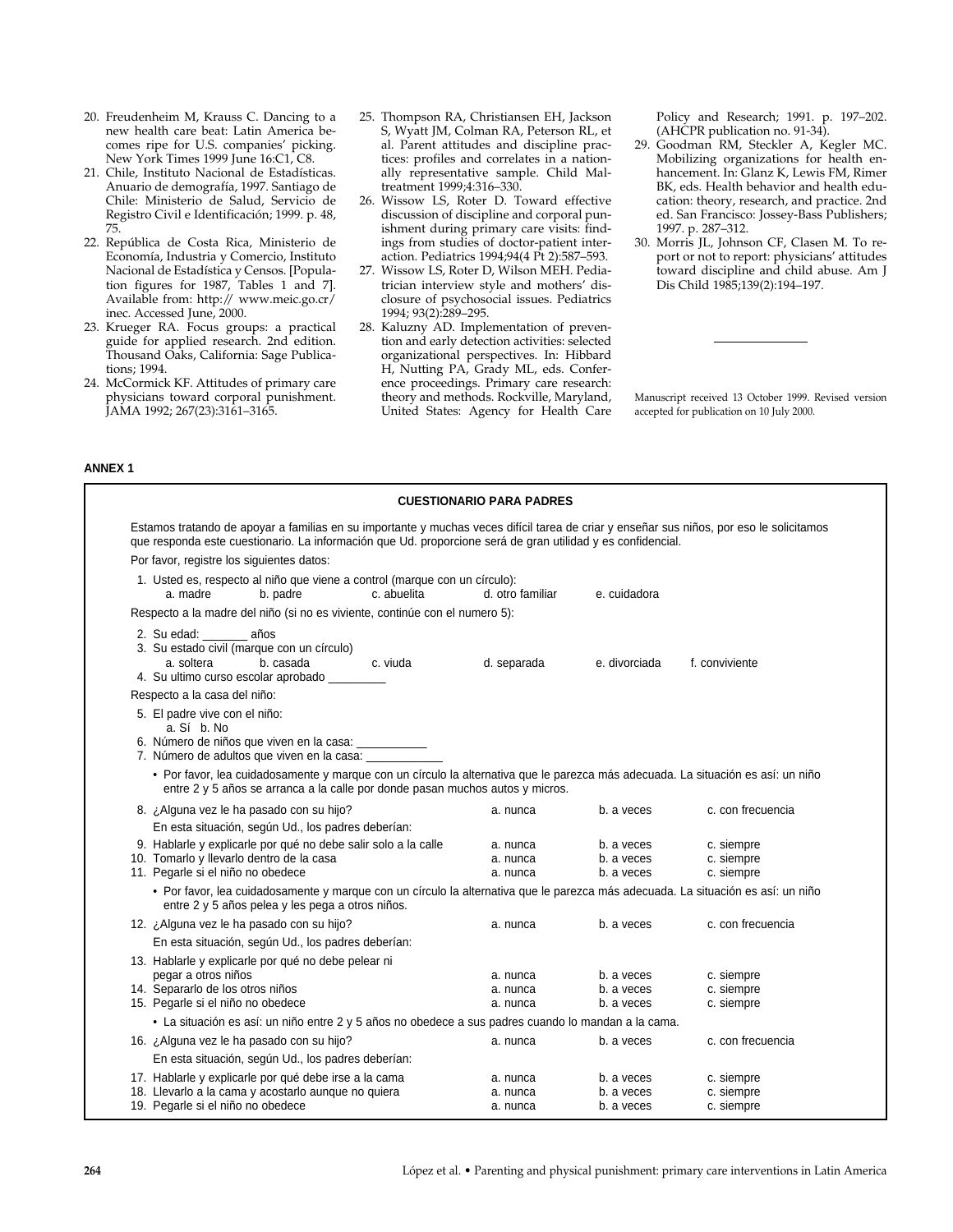## **ANNEX 1. (Continued)**

|                                                                                                                                | • Por favor, señale con que frecuencia usted hace lo siguiente: |               |                                           |
|--------------------------------------------------------------------------------------------------------------------------------|-----------------------------------------------------------------|---------------|-------------------------------------------|
|                                                                                                                                | nunca                                                           | a veces       | siempre                                   |
| 20. felicitarlo cuando se porta bien                                                                                           | a                                                               | b             | c                                         |
| 21. ignorarlo por un rato cuando se porta mal                                                                                  | а                                                               | b             | C                                         |
| 22. pegarle cuando se porta mal                                                                                                | а                                                               | b             | C                                         |
| 23. quitarle un juguete, un dulce, no dejarlo salir, no llevarlo                                                               |                                                                 |               |                                           |
| de paseo cuando se porta mal                                                                                                   | а                                                               | b             | с                                         |
| 24. conversar y razonar con el niño cuando se porta mal                                                                        | a                                                               | b             | C                                         |
| 25. mandarlo afuera, sacarlo a otra habitación o al patio<br>durante unos minutos cuando se porta mal                          |                                                                 | b             |                                           |
| 26. retarlo cuando se porta mal                                                                                                | a<br>a                                                          | b             | с<br>c                                    |
| 27. hacerle cariño, darle un beso cuando se porta bien                                                                         | a                                                               | b             | C                                         |
| 28. gritarle o amenazarlo cuando se porta mal                                                                                  | a                                                               | b             | c                                         |
| • Por favor, señale si usted piensa que hacer lo siguiente es útil o efectivo para controlar el comportamiento de los niños:   |                                                                 |               |                                           |
|                                                                                                                                |                                                                 |               |                                           |
|                                                                                                                                | nunca                                                           | a veces       | siempre                                   |
| 29. felicitarlo cuando se porta bien                                                                                           | a                                                               | b             | C                                         |
| 30. ignorarlo por un rato cuando se porta mal                                                                                  | a                                                               | b             | c                                         |
| 31. pegarle cuando se porta mal                                                                                                | a                                                               | b             | С                                         |
| 32. quitarle un juguete, un dulce, no dejarlo salir, no llevarlo                                                               |                                                                 |               |                                           |
| de paseo cuando se porta mal<br>33. conversar y razonar con el niño cuando se porta mal                                        | а<br>a                                                          | b<br>b        | с<br>C                                    |
| 34. mandarlo afuera, sacarlo a otra habitación o al patio                                                                      |                                                                 |               |                                           |
| durante unos minutos cuando se porta mal                                                                                       | a                                                               | b             | с                                         |
| 35. retarlo cuando se porta mal                                                                                                | a                                                               | b             | C                                         |
| 36. hacerle cariño, darle un beso cuando se porta bien                                                                         | a                                                               | b             | C                                         |
| 37. gritarle o amenazarlo cuando se porta mal                                                                                  | a                                                               | b             | C                                         |
| • Por favor, marque con un círculo la alternativa que corresponda:                                                             |                                                                 |               |                                           |
|                                                                                                                                |                                                                 |               |                                           |
| 38. ¿Ha tenido necesidad de preguntarle a alguien qué hacer<br>para que el niño le obedezca?                                   | a. nunca                                                        | b. alguna vez | c. con frecuencia                         |
| Si ha tenido que preguntar a alguien, marque con una cruz a quien o quienes ha preguntado:                                     |                                                                 |               |                                           |
| 39. __ A una vecina o amiga                                                                                                    |                                                                 |               |                                           |
| 40. __ A un vecino o amigo                                                                                                     |                                                                 |               |                                           |
|                                                                                                                                |                                                                 |               |                                           |
| 41. __ A los padres                                                                                                            |                                                                 |               |                                           |
| 42. __ A un hermano/hermana                                                                                                    |                                                                 |               |                                           |
| 43. __ A otro familiar                                                                                                         |                                                                 |               |                                           |
| 44. _ A la profesora o profesor del niño                                                                                       |                                                                 |               |                                           |
| 45. __ A un cura o sacerdote                                                                                                   |                                                                 |               |                                           |
| 46. __ A algún profesional del consultorio                                                                                     |                                                                 |               |                                           |
| 47. __ A la madre o abuela de otro niño en la sala de espera del consultorio<br>48. __ Programa de radio, T.V.                 |                                                                 |               |                                           |
| 49. _ Buscó en una revista o libro                                                                                             |                                                                 |               |                                           |
| 50. __ Otro (especifique)                                                                                                      |                                                                 |               |                                           |
| 51. Por favor, ahora subraye a la persona, programa o revista de las mencionadas arriba que a usted puede ayudarlo mejor.      |                                                                 |               |                                           |
| • Los siguientes son preocupaciones comunes de padres. Marque con el número:                                                   |                                                                 |               |                                           |
| 1 = la más importante                                                                                                          |                                                                 |               |                                           |
| 2 = la segunda más importante                                                                                                  |                                                                 |               |                                           |
| y continúe hasta el 5 para la preocupación menos importante.                                                                   |                                                                 |               |                                           |
| 52. Accidentes                                                                                                                 |                                                                 |               |                                           |
|                                                                                                                                |                                                                 |               |                                           |
| 53. __ Agresividad                                                                                                             |                                                                 |               |                                           |
| 54. _ Alimentación<br>55. __ Sexualidad                                                                                        |                                                                 |               |                                           |
| 56. __ Control de esfínteres                                                                                                   |                                                                 |               |                                           |
| 57. __ Otras: (especifique): _                                                                                                 |                                                                 |               |                                           |
| · Si alguna vez preguntó a uno o varios profesionales del consultorio para saber como hacer que el niño le obedezca, marque de |                                                                 |               |                                           |
| quién o quienes recibió información y la utilidad de ésta:<br>no preguntó nunca                                                | preguntó y recibió información útil                             |               | preguntó pero no recibió información útil |
|                                                                                                                                | b                                                               |               | C                                         |
| 58. Médico<br>а<br>59. Enfermera<br>a                                                                                          | b                                                               |               | C                                         |
| 60. Matrona<br>a                                                                                                               | b                                                               |               | C                                         |
| 61. Asistente Social<br>a                                                                                                      | b                                                               |               | С                                         |
| 62. Auxiliar<br>a                                                                                                              | b                                                               |               | C                                         |
| 63. Otro<br>(64) ¿quién?:_                                                                                                     |                                                                 |               |                                           |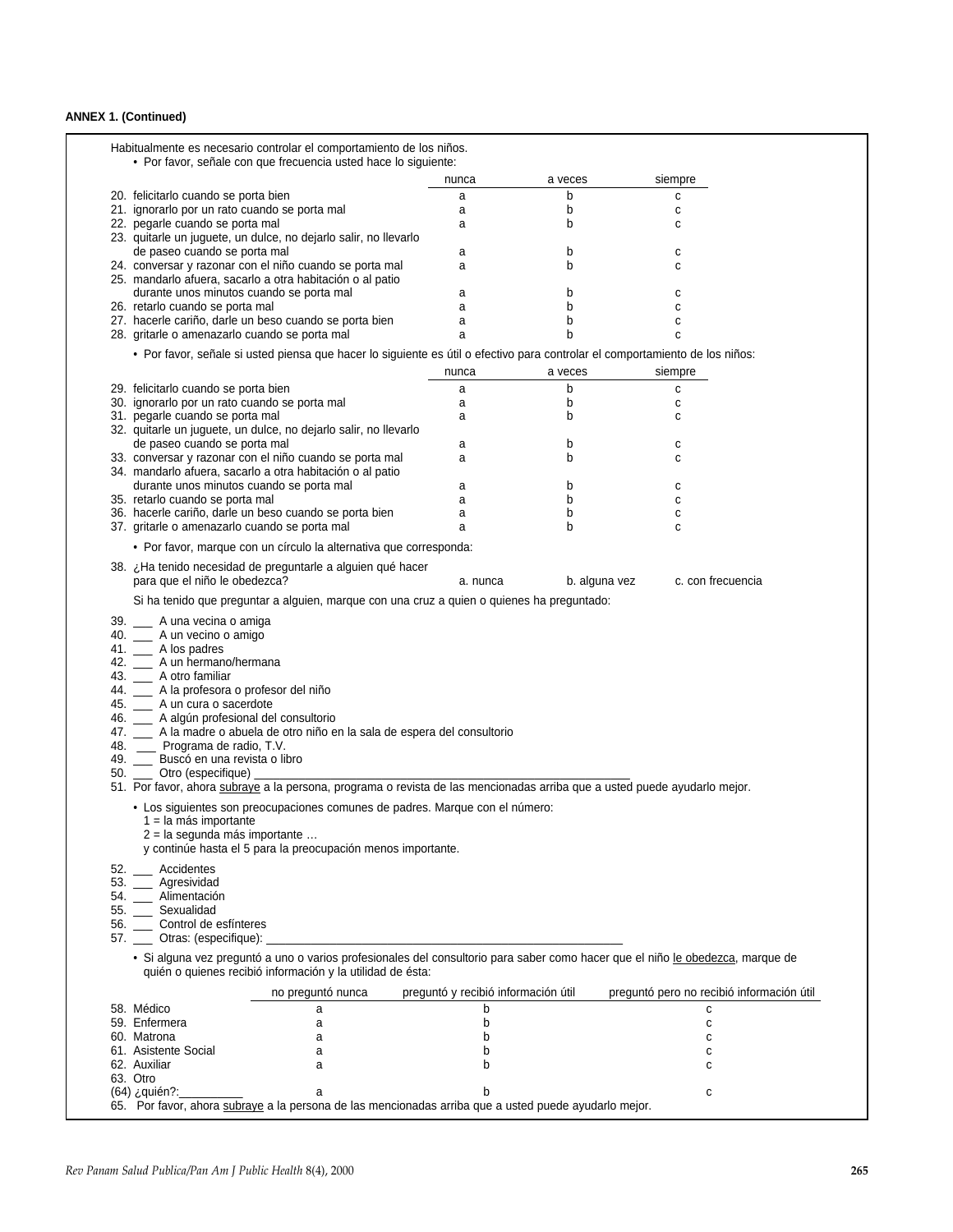**ANNEX 2**

| Se está realizando este estudio para saber qué piensan los profesionales acerca del trabajo de salud en el área de la consejería en temas<br>de familia con los beneficiarios directos del consultorio. Para esto le solicitamos que responda este cuestionario, que es anónimo y cuya<br>información puede ser de una gran utilidad para orientar el trabajo en este campo. |  |  |  |  |  |  |
|------------------------------------------------------------------------------------------------------------------------------------------------------------------------------------------------------------------------------------------------------------------------------------------------------------------------------------------------------------------------------|--|--|--|--|--|--|
| 1. En su práctica clínica, ¿le preguntan los padres o familiares por problemas, dudas o le piden consejo en relación al control del com-<br>portamiento de los niños y niñas?<br>a. nunca<br>c. frecuentemente<br>b. a veces                                                                                                                                                 |  |  |  |  |  |  |
| 2. Cuando le consultan acerca del control de la conducta de los niños, ¿expresan los padres preocupación por estar castigando física-<br>mente al niño?                                                                                                                                                                                                                      |  |  |  |  |  |  |
| b. a veces<br>c. frecuentemente<br>a. nunca                                                                                                                                                                                                                                                                                                                                  |  |  |  |  |  |  |
| 3. Cuando le preguntan sobre problemas, dudas o le piden consejo, ¿cuál es la edad más frecuente de los niños?<br>b. entre 2 y 4 años<br>c. entre 4 y 6 años<br>a. menor de 2 años                                                                                                                                                                                           |  |  |  |  |  |  |
| · Los siguientes son preocupaciones comunes de padres. Marque con el número:<br>1 = la más importante<br>2 = la segunda más importante y continúe hasta el 5 para la preocupación menos importante.                                                                                                                                                                          |  |  |  |  |  |  |
| 4. __ Accidentes                                                                                                                                                                                                                                                                                                                                                             |  |  |  |  |  |  |
| 5. __ Agresividad                                                                                                                                                                                                                                                                                                                                                            |  |  |  |  |  |  |
| 6. __ Alimentación<br>7. __ Sexualidad                                                                                                                                                                                                                                                                                                                                       |  |  |  |  |  |  |
| 8. __ Control de esfínteres                                                                                                                                                                                                                                                                                                                                                  |  |  |  |  |  |  |
|                                                                                                                                                                                                                                                                                                                                                                              |  |  |  |  |  |  |
| 10. ¿Cree usted que las condiciones de atención son apropiadas para aconsejar a los padres acerca de cómo controlar el compor-<br>tamiento del niño?<br>a. Sí<br>b. No                                                                                                                                                                                                       |  |  |  |  |  |  |
| Si su respuesta es no, ¿qué condiciones habría que modificar para realizar mejor el consejo a los padres? Marque con una cruz<br>todas las condiciones que correspondan.                                                                                                                                                                                                     |  |  |  |  |  |  |
| 11. _ Duración o rendimiento de la actividad                                                                                                                                                                                                                                                                                                                                 |  |  |  |  |  |  |
| 12. _ La frecuencia o concentración de la actividad                                                                                                                                                                                                                                                                                                                          |  |  |  |  |  |  |
| 13. __ El espacio físico<br>14. _ Se requiere una atención sin la presencia del niño                                                                                                                                                                                                                                                                                         |  |  |  |  |  |  |
| 15. __ Es preferible una atención grupal                                                                                                                                                                                                                                                                                                                                     |  |  |  |  |  |  |
| 16. ____ Otros, indique cuales: __________                                                                                                                                                                                                                                                                                                                                   |  |  |  |  |  |  |
| 17. Cuando surge este tema en la consulta, la formación y experiencia que Ud. posee, ¿son suficientes para responder adecuadamente                                                                                                                                                                                                                                           |  |  |  |  |  |  |
| a las demandas de consejo?                                                                                                                                                                                                                                                                                                                                                   |  |  |  |  |  |  |
| a. Sí<br>b. No                                                                                                                                                                                                                                                                                                                                                               |  |  |  |  |  |  |
| 18. ¿Piensa Ud. que es importante acceder a capacitación que mejore las competencias para el consejo?<br>a. Sí<br>b. No                                                                                                                                                                                                                                                      |  |  |  |  |  |  |
| Si su respuesta es sí, ¿qué tipo de capacitación considera usted más importante? Marque con una cruz todas que correspondan.                                                                                                                                                                                                                                                 |  |  |  |  |  |  |
| 19. _ Psicología evolutiva del niño                                                                                                                                                                                                                                                                                                                                          |  |  |  |  |  |  |
| 20. __ Técnicas de resolución de conflictos<br>21. __ Técnicas de manejo conductual                                                                                                                                                                                                                                                                                          |  |  |  |  |  |  |
| 22. __ Técnicas de autocontrol y relajación para adultos                                                                                                                                                                                                                                                                                                                     |  |  |  |  |  |  |
| 23. __ Los derechos del niño                                                                                                                                                                                                                                                                                                                                                 |  |  |  |  |  |  |
| 24. Prevención del maltrato infantil                                                                                                                                                                                                                                                                                                                                         |  |  |  |  |  |  |
| 25. __ Detección y derivación de problemas de salud mental en niños y adultos                                                                                                                                                                                                                                                                                                |  |  |  |  |  |  |
| 26. __ Técnicas de manejo de entrevistas<br>27. ____ Otro (especifique):                                                                                                                                                                                                                                                                                                     |  |  |  |  |  |  |
| 28. ¿Piensa usted que aconsejar en este tema forma parte de sus responsabilidades profesionales?<br>a. Sí<br>b. No                                                                                                                                                                                                                                                           |  |  |  |  |  |  |
| 29. Si su respuesta es sí o no, ¿qué otras profesionales o organizaciones deberían asumirlo?                                                                                                                                                                                                                                                                                 |  |  |  |  |  |  |
|                                                                                                                                                                                                                                                                                                                                                                              |  |  |  |  |  |  |
|                                                                                                                                                                                                                                                                                                                                                                              |  |  |  |  |  |  |
| 30. ¿Se sentiría bien ofreciendo consejo sin que se lo soliciten expresamente?<br>a. Sí<br>b. No                                                                                                                                                                                                                                                                             |  |  |  |  |  |  |
| 31. ¿Existe demanda explícita de consejo?<br>a. Sí<br>b. No                                                                                                                                                                                                                                                                                                                  |  |  |  |  |  |  |
| 32. Usted es:                                                                                                                                                                                                                                                                                                                                                                |  |  |  |  |  |  |
| a. auxiliar<br>b. asistente social                                                                                                                                                                                                                                                                                                                                           |  |  |  |  |  |  |
| c. enfermera                                                                                                                                                                                                                                                                                                                                                                 |  |  |  |  |  |  |
| d. matrona                                                                                                                                                                                                                                                                                                                                                                   |  |  |  |  |  |  |
| e. médico                                                                                                                                                                                                                                                                                                                                                                    |  |  |  |  |  |  |
|                                                                                                                                                                                                                                                                                                                                                                              |  |  |  |  |  |  |